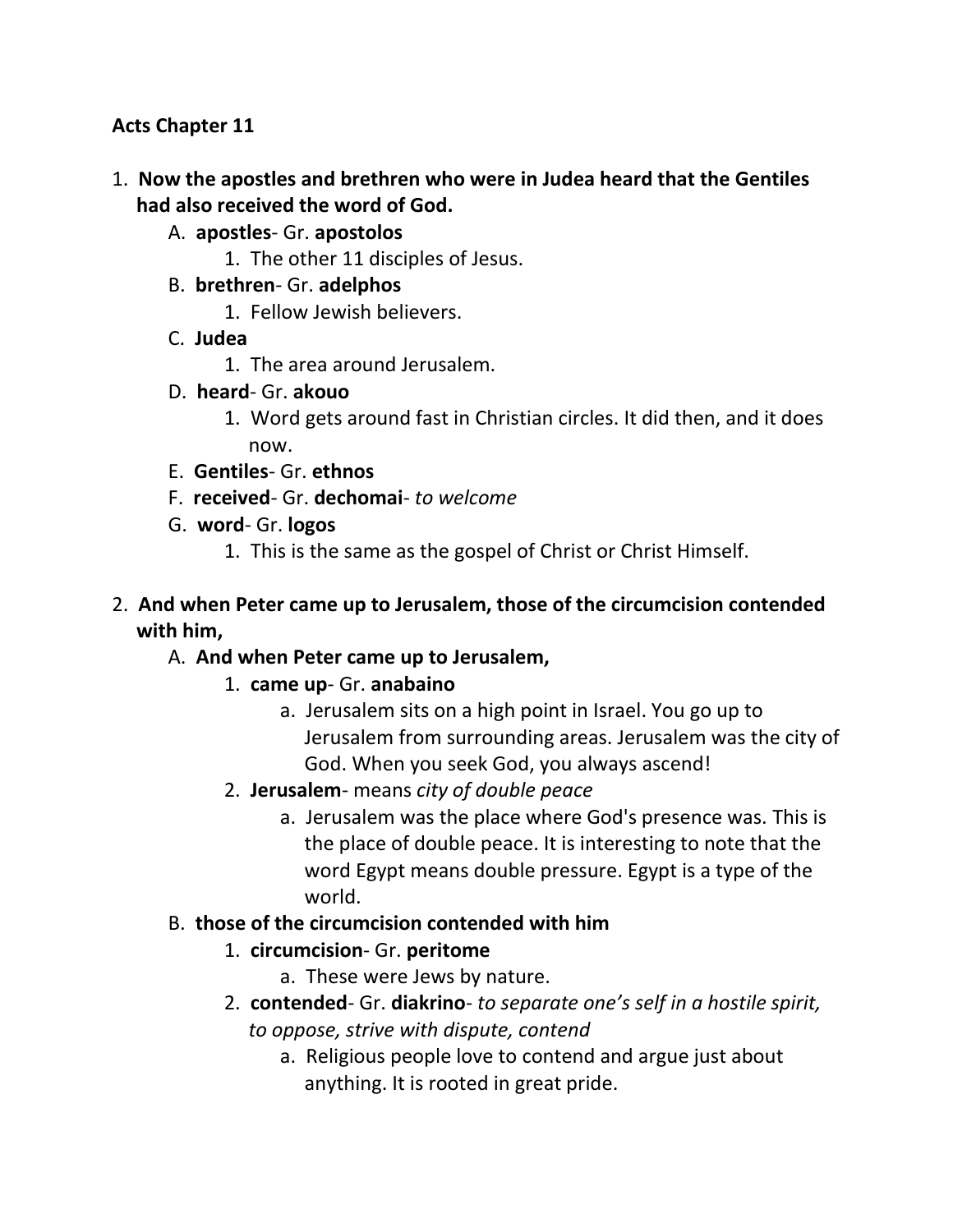- 3. **saying, "You went in to uncircumcised men and ate with them!"** 
	- A. **saying** Gr. **lego**
	- B. **You went in to uncircumcised men and ate with them**
		- 1. **went in** Gr. **eiserchomai**
		- 2. **uncircumcised** Gr. **akrobustia echo** *having the foreskin* a. The Gentile nations were uncircumcised.
		- 3. **men** Gr. **aner**
		- 4. **ate** Gr. **sunesthio**
			- a. This violated the oral law of the Jews, but not the law contained in Old Testament scripture.

4. **But Peter explained** *it* **to them in order from the beginning, saying:** 

- A. **But Peter explained it to them in order from the beginning,**
	- 1. **explained from the beginning** Gr. **archomai** *to start at the beginning*
	- 2. **in order** Gr. **kathexes** *one after another, successively, in order* a. I am sure Peter was expecting this opposition and had his story ready.
- B. **saying** Gr. **lego**
- 5. **"I was in the city of Joppa praying; and in a trance I saw a vision, an object descending like a great sheet, let down from heaven by four corners; and it came to me.**

[**A REPEAT FROM THE LAST CHAPTER. PLEASE SEE MY COMMENTARY ON ACTS 10**.]

- 6. **When I observed it intently and considered, I saw four-footed animals of the earth, wild beasts, creeping things, and birds of the air.** [**A REPEAT FROM THE LAST CHAPTER. PLEASE SEE MY COMMENTARY ON ACTS 10**]
- 7. **And I heard a voice saying to me, 'Rise, Peter; kill and eat.'** [**A REPEAT FROM THE LAST CHAPTER. PLEASE SEE MY COMMENTARY ON ACTS 10**]
- 8. **But I said, 'Not so, Lord! For nothing common or unclean has at any time entered my mouth.'** [**A REPEAT FROM THE LAST CHAPTER. PLEASE SEE MY COMMENTARY ON ACTS 10**]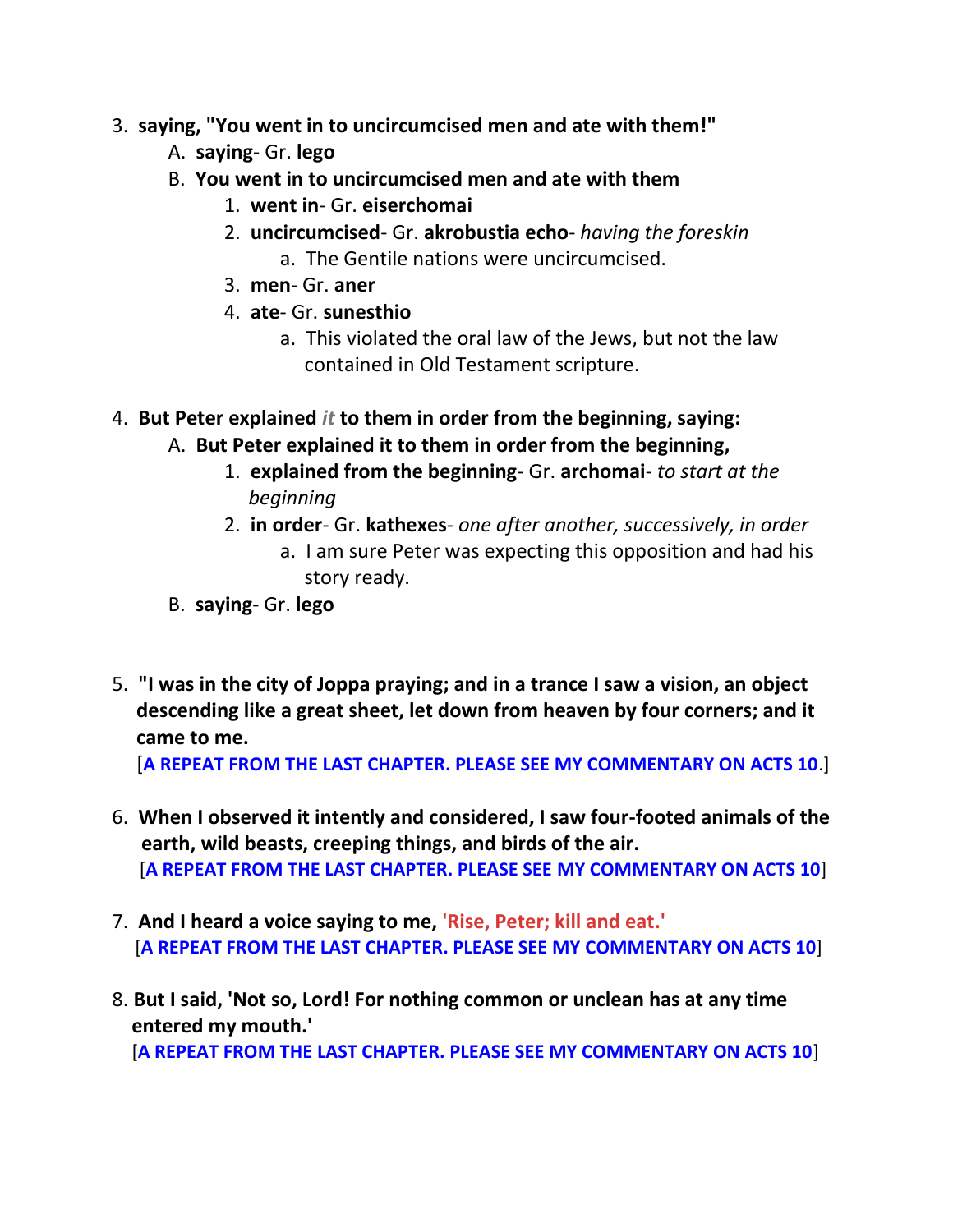- 9. **But the voice answered me again from heaven, 'What God has cleansed you must not call common.'** [**A REPEAT FROM THE LAST CHAPTER. PLEASE SEE MY COMMENTARY ON ACTS 10**]
- 10. **Now this was done three times, and all were drawn up again into heaven.** [**A REPEAT FROM THE LAST CHAPTER. PLEASE SEE MY COMMENTARY ON ACTS 10**]
- 11. **At that very moment, three men stood before the house where I was, having been sent to me from Caesarea.** [**A REPEAT FROM THE LAST CHAPTER. PLEASE SEE MY COMMENTARY ON ACTS 10**]
- 12. **Then the Spirit told me to go with them, doubting nothing. Moreover these six brethren accompanied me, and we entered the man's house**. [**A REPEAT FROM THE LAST CHAPTER. PLEASE SEE MY COMMENTARY ON ACTS 10**]
- 13. **And he told us how he had seen an angel standing in his house, who said to him, 'Send men to Joppa, and call for Simon whose surname is Peter,** [**A REPEAT FROM THE LAST CHAPTER. PLEASE SEE MY COMMENTARY ON ACTS 10**]
- 14. **who will tell you words by which you and all your household will be saved.'** 
	- A. **tell** Gr. **laleo**
	- B. **words** Gr. **rhema**
		- 1. These are the words of the gospel.
	- C. **household** Gr. **oikos**
		- 1. His household being saved was not mentioned in Acts 10. This is why he had gathered his family, but yet he went further and invited friends as well.
	- D. **saved** Gr. **sozo** *to save, rescue; to preserve safe and unharmed, to bring safely to, to cure, heal, restore to health, preserve from being lost, to deliver from, set free from, to save from final ruin*
- 15. **And as I began to speak, the Holy Spirit fell upon them, as upon us at the beginning.** 
	- A. **And as I began to speak,**
		- 1. **began** Gr. **archomai**
			- a. This is humorous. Here, Peter admitted that he had just gotten started into his salvation message when the Holy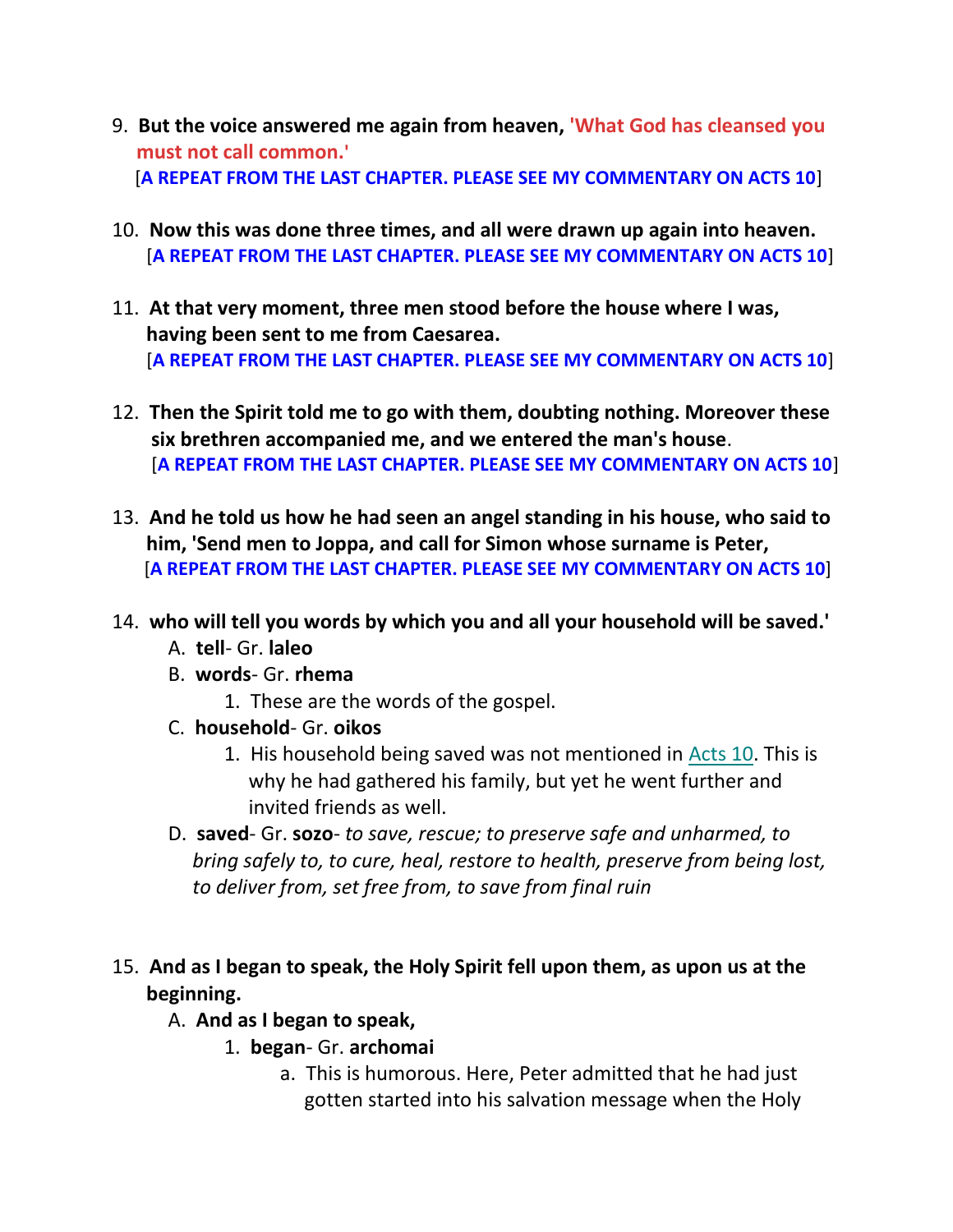Spirit interrupted him. No doubt Peter was going to say a whole lot more before his whiz bang sermon shut down.

- 2. **speak** Gr. **laleo**
- B. **the Holy Spirit fell upon them,**
	- 1. **fell upon** Gr. **epipipto**
		- a. At salvation, the Spirit comes and dwells within a believer to impart eternal life. At the baptism in the Holy Spirit the Spirit comes upon a believer for service.

## C. **as upon us at the beginning**

- 1. **beginning** Gr. **arche**
	- a. On the day of Pentecost, which was the beginning of the church.

## 16. **Then I remembered the word of the Lord, how He said, 'John indeed baptized with water, but you shall be baptized with the Holy Spirit.'**

# A. **Then I remembered the word of the Lord,**

- 1. **remembered** Gr. **mnaomai**
	- a. The Holy Spirit will bring back to our remembrance what the Lord has said to us. Joh\_14:26
- 2. **word** Gr. **rhema** *saying, spoken word*
- 3. **Lord** Gr. **kurios**
	- a. The Lord Jesus
- B. **how He said,**
	- 1. **said** Gr. **epo**

# C. **John indeed baptized with water,**

- 1. **John** means *gift of God*
	- a. This is John the Baptist.
- 2. **baptized** Gr. **baptizo**
- 3. **water** Gr. **hudor**

# D. **but you shall be baptized with the Holy Spirit**

- 1. **Holy Spirit**
	- a. This is not the same baptism as being baptized into the body of Christ at salvation. These two baptisms must not be confused with one another. They are different.
	- b. **1 Cor. 12:13** For by one Spirit we were all baptized into one body—whether Jews or Greeks, whether slaves or free —and have all been made to drink into one Spirit.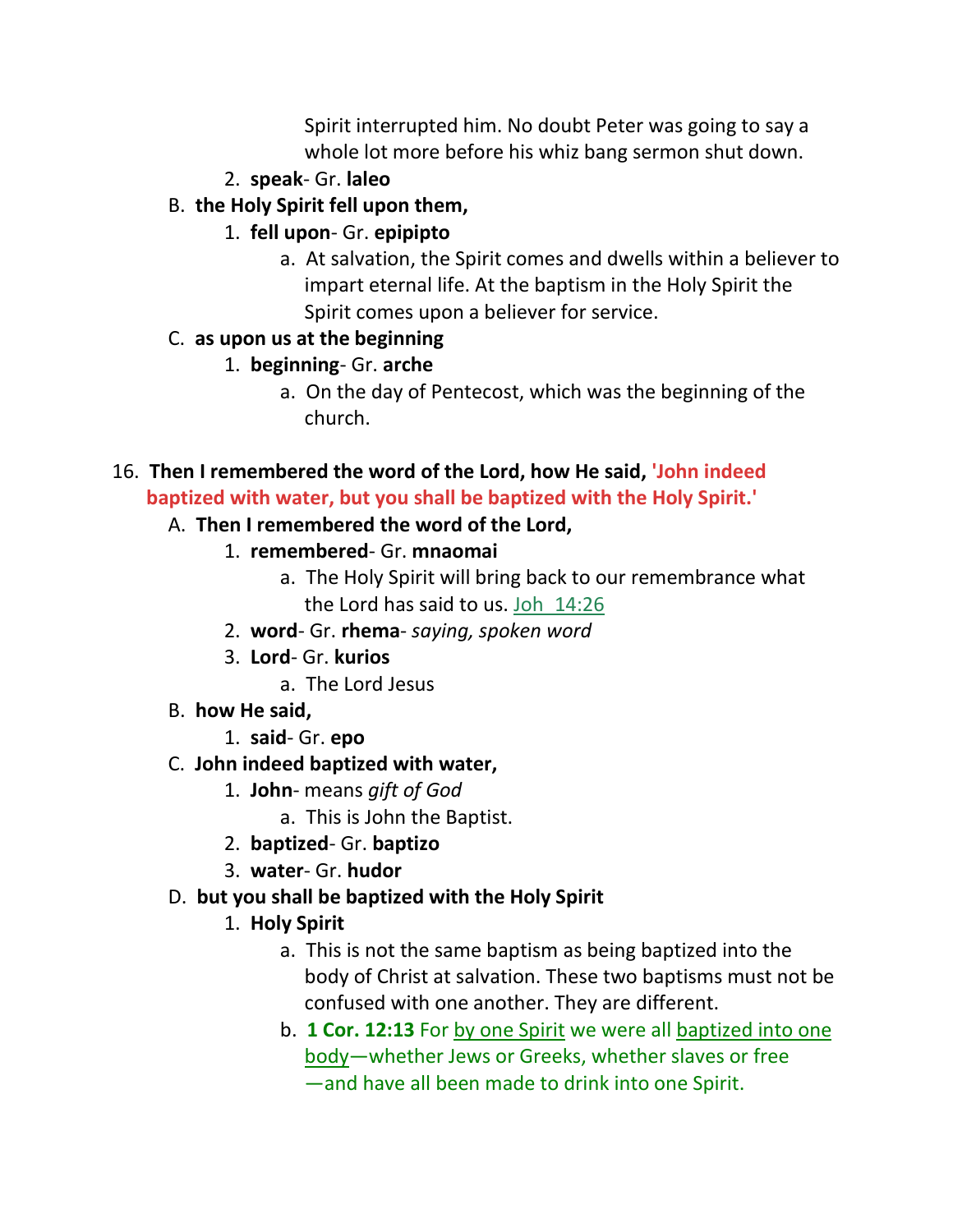- c. **Mar 1:8** I indeed baptized you with water, but He will baptize you with the Holy Spirit."
- d. These two baptisms differ in that, who does the baptizing, and what is being baptized into or with, is also different. In the baptism into the body of Christ at salvation, the Spirit baptizes into the body of Christ.

 However, with the baptism in the Holy Spirit, Jesus baptizes a believer with the Holy Spirit.

- 17. **If therefore God gave them the same gift as** *He gave* **us when we believed on the Lord Jesus Christ, who was I that I could withstand God?"** 
	- A. **If therefore God gave them the same gift as He gave us when we believed on the Lord Jesus Christ,**
		- 1. **gave** Gr. **didomi**
		- 2. **same gift** Gr. **isos dorea** *equal gift*
			- a. All believers have been given the equal gift of eternal life, the Holy Spirit, and like precious faith.
		- 3. **believed** Gr. **pisteuo**
	- B. **who was I that I could withstand God**
		- 1. **withstand** Gr. **koluo** *hinder, prevent*
			- a. The fact is that Peter could have hindered God if he refused to be used by God to reach out to Cornelius and the Gentiles. God can be hindered, but not stopped. God would have chosen someone else.
			- b. I do not want to hinder God, do you?
			- c. The religious Jews of Paul's day tried to hinder God. 1Th\_2:16
- 18. **When they heard these things they became silent; and they glorified God, saying, "Then God has also granted to the Gentiles repentance to life."** 
	- A. **When they heard these things they became silent,**
		- 1. **heard** Gr. **akouo**
		- 2. **became silent** Gr. **hesuchazo** *to be still, at rest; be quiet, to be silent, acquiesce, to desist from discussion*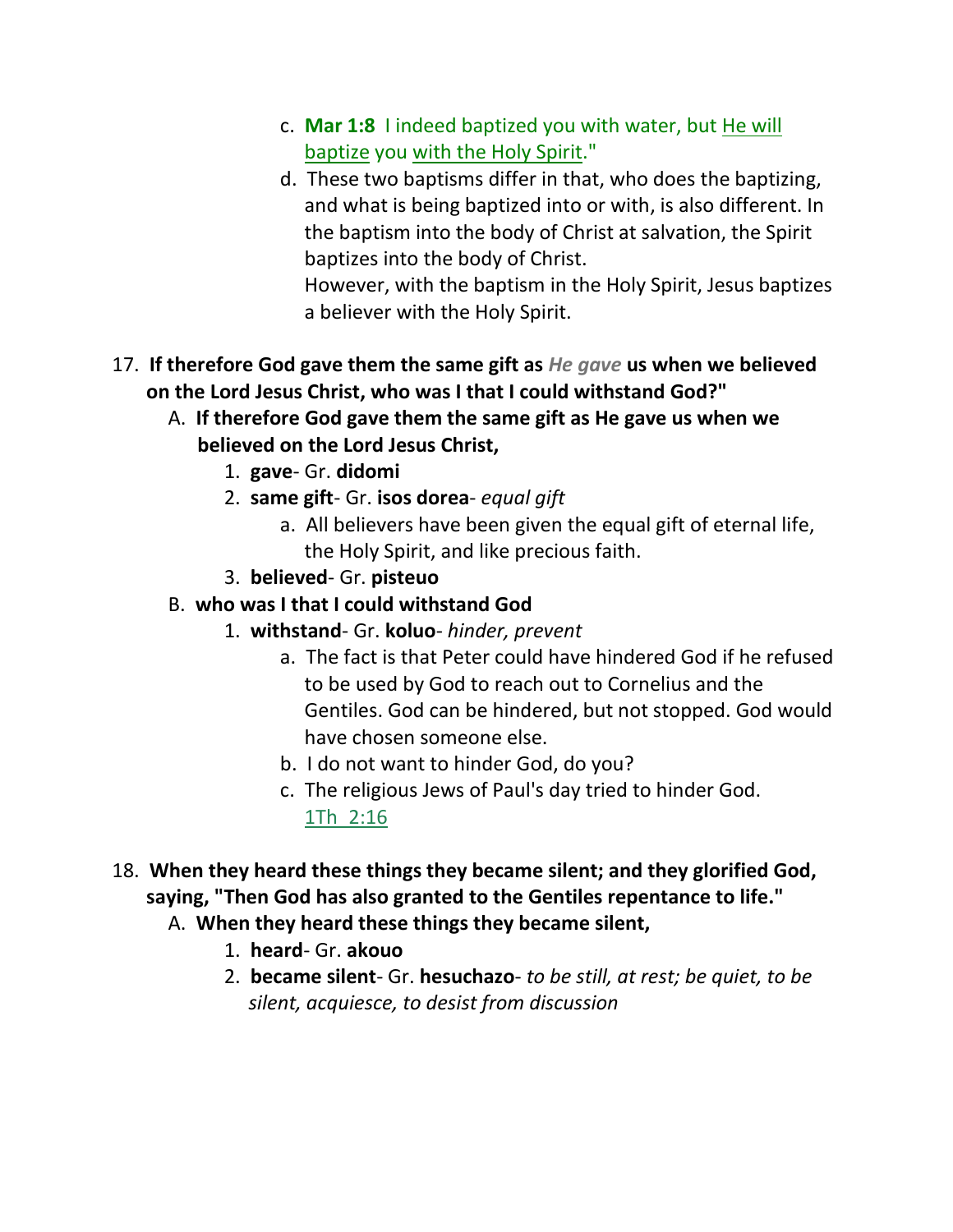a. This speaks to the power of a testimony! People can argue doctrine with you, but they cannot argue with you over your personal testimony. After these men heard Peter's testimony, they could say nothing negative about it.

## B. **and they glorified God**,

- 1. **glorified** Gr. **doxazo**
	- a. This is the end result of a testimony. It is to glorify God, not you.
- C. **saying** Gr. **lego**

#### D. **then God also granted to the Gentiles repentance to life**

- 1. **granted** Gr. **didomi** *to give*
	- a. This does not mean that God makes some repent and makes others not repent. This means that God included the Gentiles in the salvation plan and sent forth preachers to them so they could hear the truth and repent [change their mind]. Until the gospel comes that brings the knowledge of Christ, there is nothing to repent [change your mind] to!
	- b. Part of the message to the Gentiles was that God commands them to repent. Act 26:20 If God causes people to repent, then this command would be unnecessary.
- 2. **Gentiles** Gr. **ethnos**
- 3. **repentance** Gr. **metanoia** *to change the mind*
	- a. Biblical repentance does not start with your actions. It begins with a change of thinking that impacts your actions. You can change your actions and not have repented. Just because you cry does not mean you have repented. You can cry a river and still not change what you think.
- 4. **life** Gr. **zo**
	- a. Repentance to life means you changed your thinking about your good works saving you, and that you need to put your trust in what Jesus has done for you at the cross.
- 19. **Now those who were scattered after the persecution that arose over Stephen traveled as far as Phoenicia, Cyprus, and Antioch, preaching the word to no one but the Jews only.** 
	- A. **Now those who were scattered after the persecution that arose over Stephen traveled as far as Phoenicia,**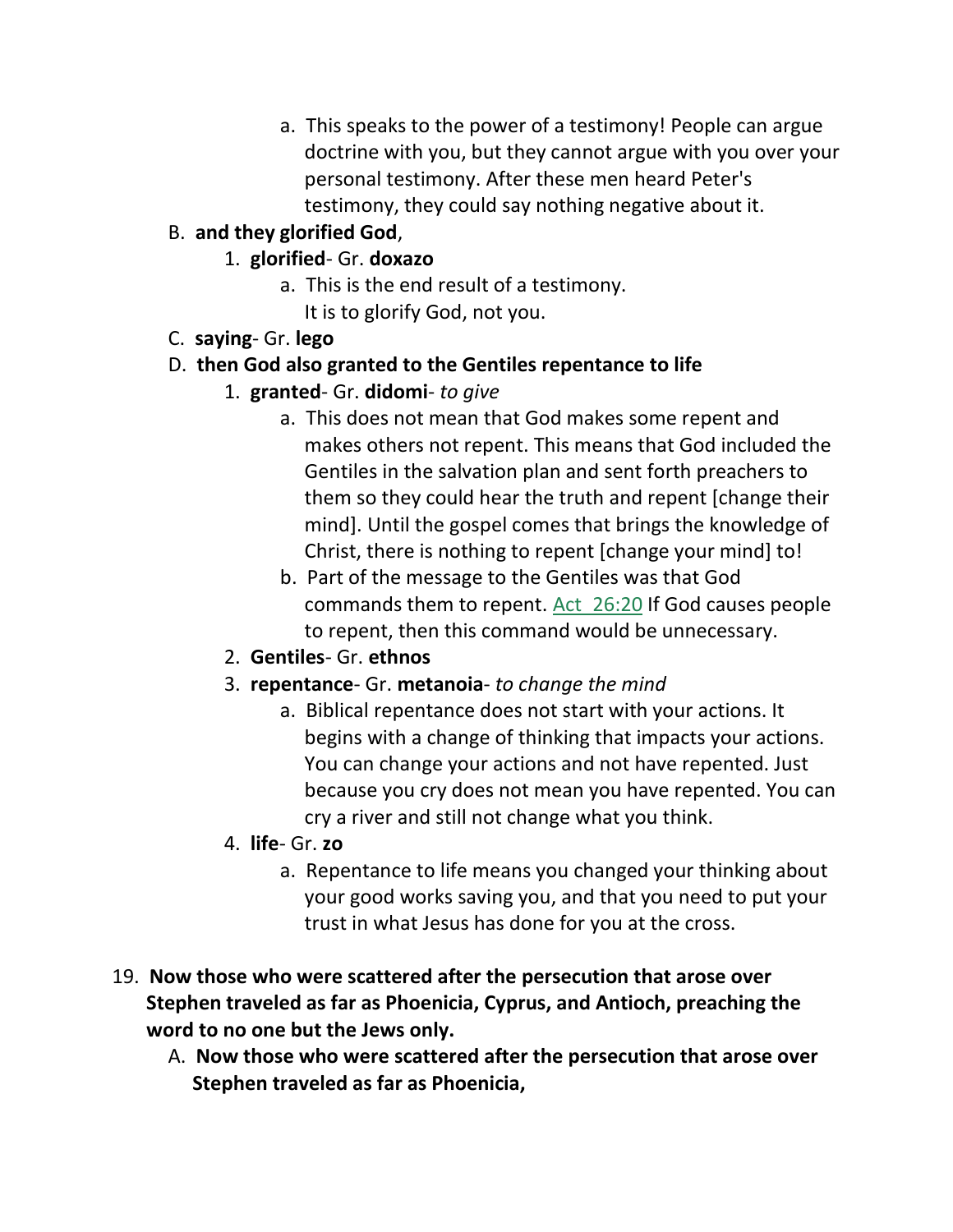### 1. **scattered**- Gr. **diaspeiro**- *to scatter seed*

- a. Satan thought he would beat out the flames of revival in Jerusalem and it just spread the flames out further and grew like never before. The devil is persistent but not too bright.
- b. Believers are like seeds. Wherever they are scattered they will take root and start producing fruit. Persecution just widened the area where the seeds of Christianity were planted.
- c. I think, if satan would just leave the church alone it would be much more effective than persecuting it. Left alone without any pressure, the church would become complacent, lazy, and divisive within itself. History has proven this out.
- 2. **persecution** Gr. **thlipsis-** *pressure*
	- a. The church has never been more potent then when it was under pressure and persecution.
- 3. **arose** Gr. **ginomai** *to come about*
- 4. **Stephen** means *crowned*
- 5. **traveled** Gr. **dierchomai** *to go through*
- *6. Phoenicia- means land of palm trees*
	- a. *Phoenice, or Phoenicia, was a province of Syria, which in its largest sense comprehended a narrow strip of country lying on the eastern coast of the Mediterranean, and extending from Antioch to the borders of Egypt. But Phenice Proper extended only from the cities of Laodicea to Tyre, and included only the territories of Tyre and Sidon. This country was called sometimes simply "Canaan."* -Barnes Commentary

#### B. **Cyprus**- means *lovely*

- 1. *An island of Asia, in the Mediterranean. It is about 140 miles long and 50 miles wide at the widest part. Its two chief cities were Salamis, at the east end of the island, and Paphos, at the west end*. -Smith's Bible Dictionary
- C. **and Antioch,**
	- 1. **Antioch** means *driven against*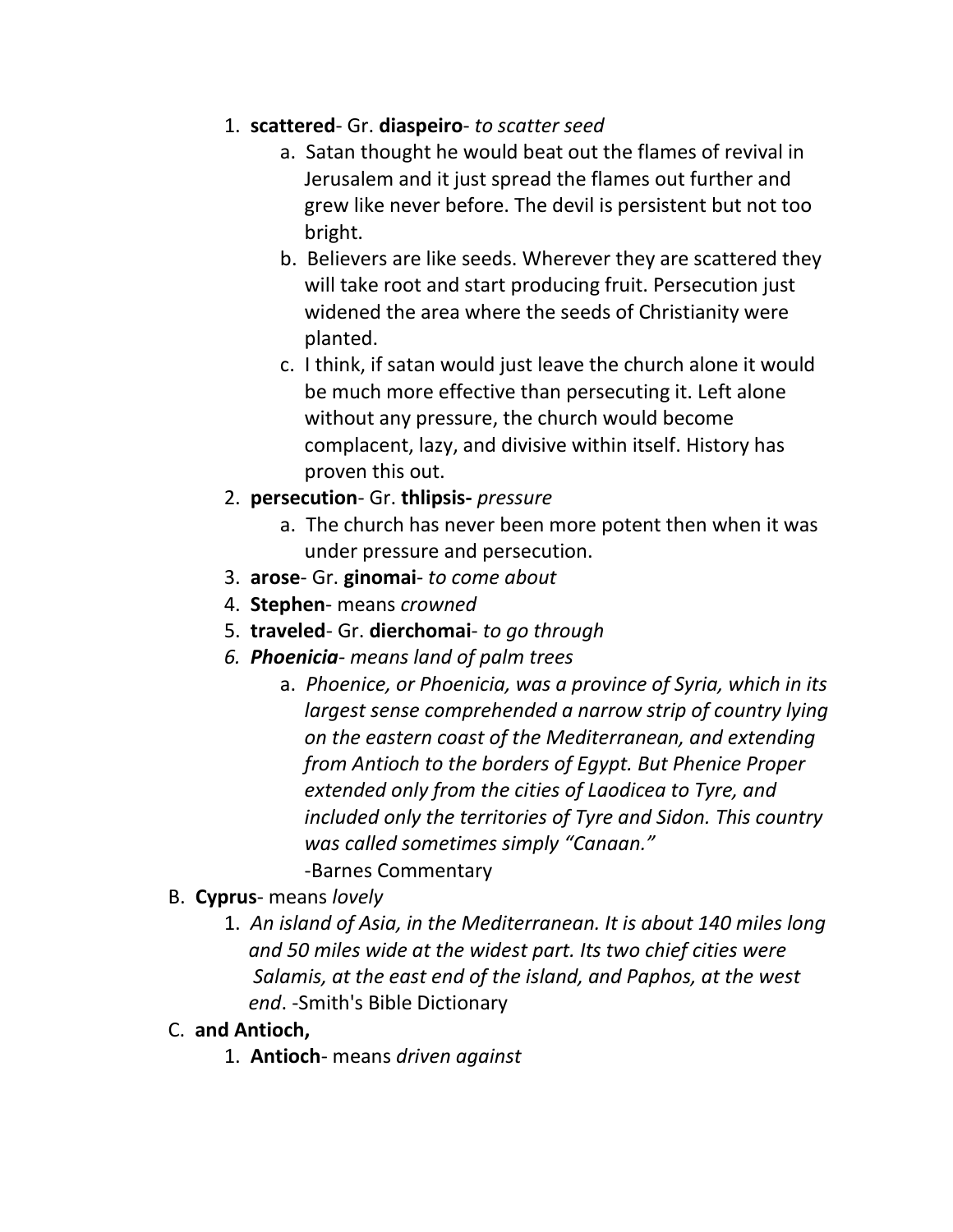a. *There were two cities of this name, one situated in Pisidia in Asia Minor (see Act\_13:14); the other, referred to here, was situated on the Orontes River, and was long, the capital of Syria. It was built by Seleucus Nicanor, and was called Antioch in honor of his father Antiochus. It was founded in 301 b.c. It is not mentioned in the Old Testament, but is several times mentioned in the Apocrypha and in the New Testament. It was long the most powerful city of the East, and was inferior only to Seleucia and Alexandria. It was famous for the fact that the right of citizenship was conferred by Seleucus on the Jews as well as the Greeks and Macedonians, so that here they had the privilege of worship in their own way without molestation. It is probable that the Christians would be regarded merely as a sect of Jews, and would be here suffered to celebrate their worship without interruption.* -Barnes Commentary

#### D. **preaching the word to no one but the Jews only**

- 1. **preaching** Gr. **laleo** *speaking*
- 2. **word** Gr. **logos**
- 3. **Jews**
	- a. The gospel was preached to the Jew first and then to the Gentiles. Rom. 1:16 This has to do with chronological history. This does not mean that when there are Jews in a place you have to preach to them first and then preach to the Gentiles. Paul, however, took this approach wherever he went. He was called to the Gentiles but would try to preach to the Jews first.
	- b. Preaching first to the Jews and then the Gentiles meant that the Jews had the first opportunity to hear the gospel after Jesus rose from the dead and then it was preached to the Gentiles. After Peter opened up the field for the Gentiles, then the gospel is to be preached to everyone, not to the Jews first and then to Gentiles. Again, preaching first to the Jews was a historical fact, not something that we must maintain.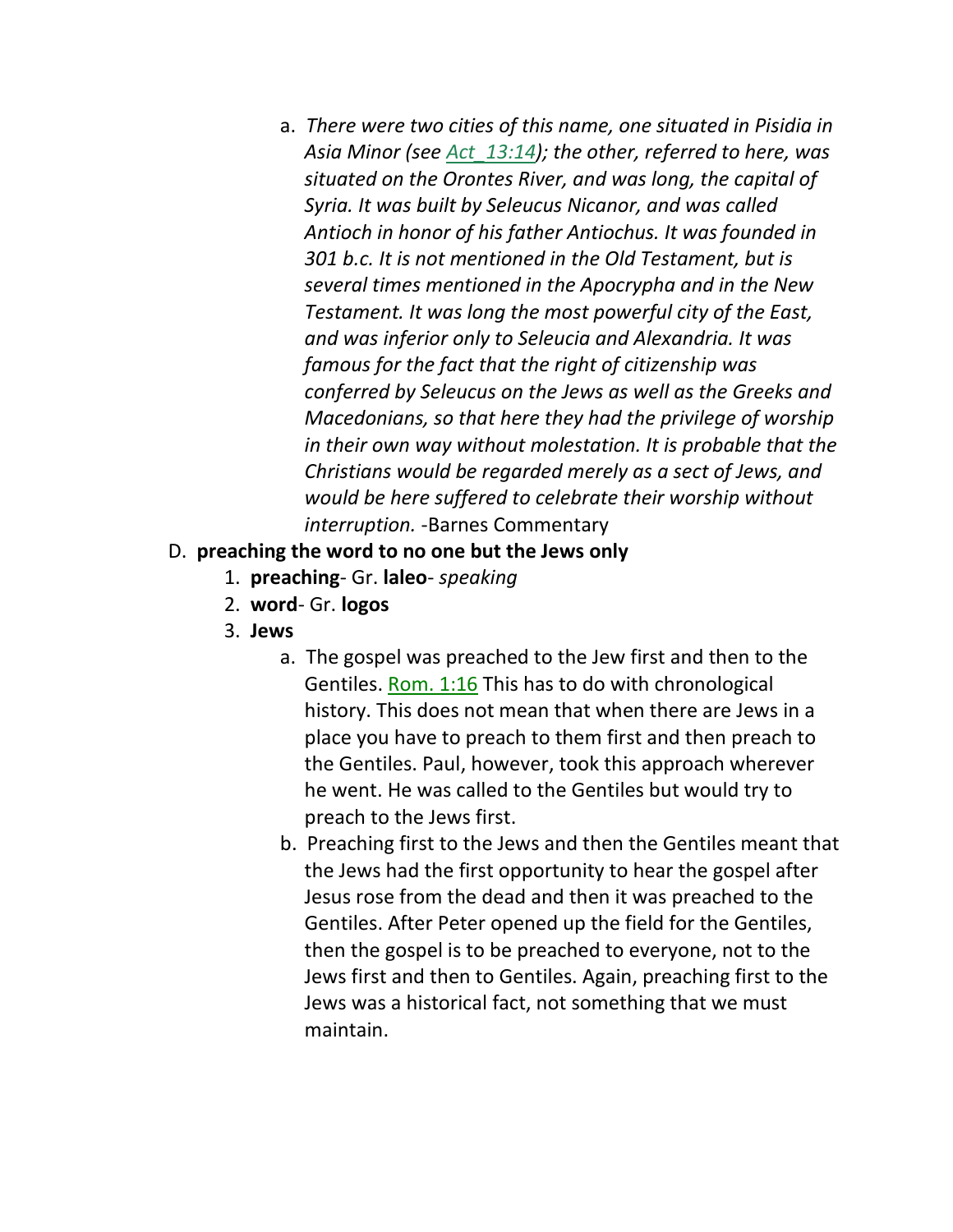- 20. **But some of them were men from Cyprus and Cyrene, who, when they had come to Antioch, spoke to the Hellenists, preaching the Lord Jesus.** 
	- A. **But some of them were men from Cyprus and Cyrene,**
		- 1. **men** Gr. **aner**
		- 2. **Cyprus**
			- a. *In Cyprus the Greek language was spoken; and from the vicinity of Cyrene to Alexandria, it is probable that the Greek language was spoken there also. From this circumstance it might have happened that they were led more particularly to address the Grecians who were in Antioch. It is possible, however, that they might have heard of the vision which Peter saw, and felt themselves called on to preach the gospel to the Gentiles.* -Barnes Commentary
		- 3. **Cyrene** means *wall*
			- a. *Cyrene was a province and city of Libya in Africa. It is at present called Cairoan, and is situated in the kingdom of Barca*.- Barnes Commentary
	- B. **who**
	- C. **when they had come to Antioch,**
		- 1. **come** Gr. **eiserchomai**
		- 2. **Antioch**
	- D. **spoke to the Hellenists,**
		- 1. **spoke** Gr. **laleo**
		- 2. **Hellenists** Gr. **Hellenistes** *Jews born in foreign lands*
			- a. These were Greek speaking Jews. This opened doors for the gospel to reach the Gentiles in the area as well. We know that Gentiles were added to the church in Antioch because in Acts 15 there was a church conference in Jerusalem about whether the Gentiles who had gotten saved in Antioch would need to keep the law or not.

# E. **preaching the Lord Jesus**

- 1. **preaching** Gr. **euaggelizo** *to preach the good news*
- *2. Lord- Gr. kurios*
	- a. This is a title of divinity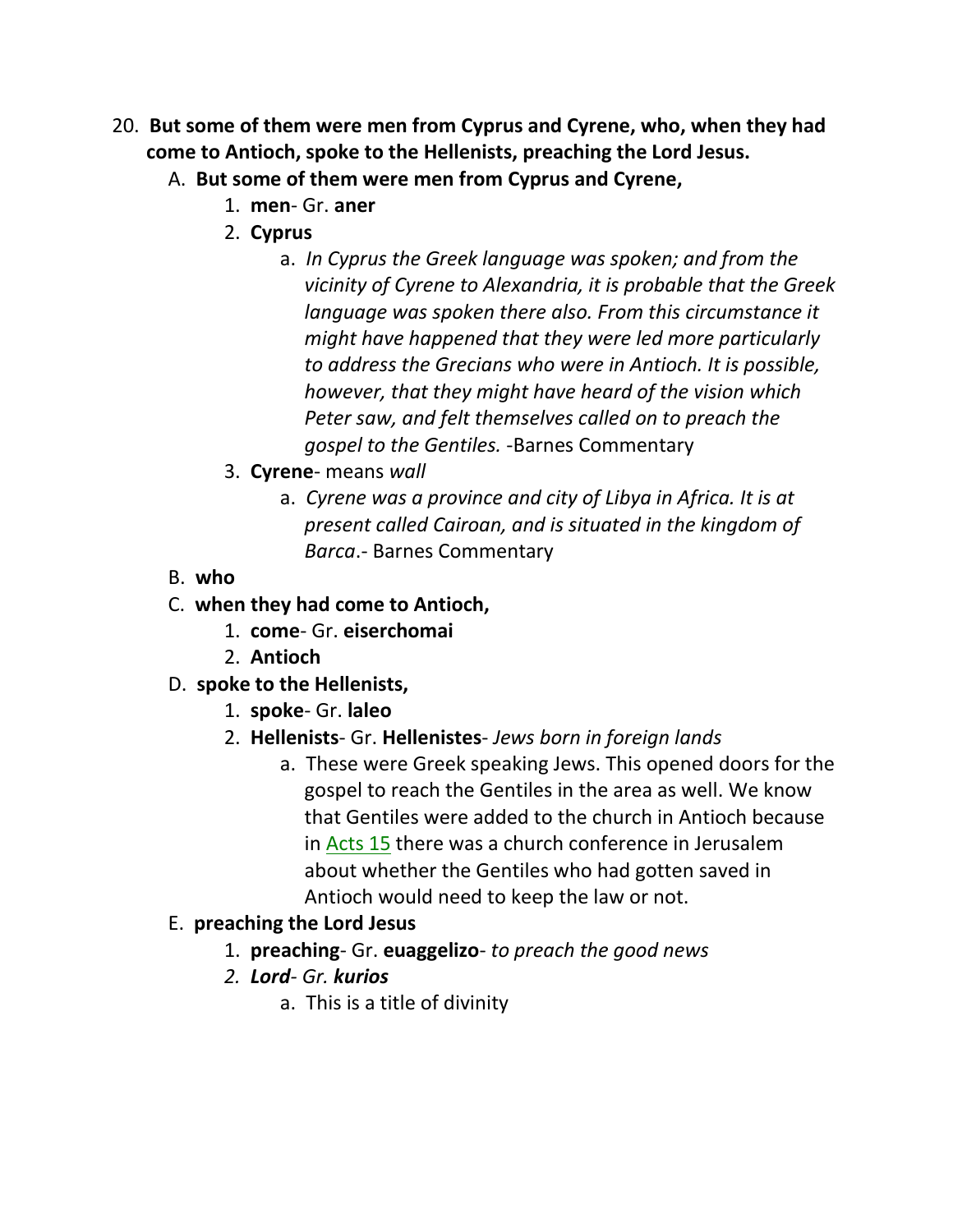- 21. **And the hand of the Lord was with them, and a great number believed and turned to the Lord.** 
	- A. **And the hand of the Lord was with them,**
		- 1. **hand** Gr. **cheir**
			- a. This is metaphorical for God's power and presence.
			- b. I do not know about you, but I would much rather have the hand of the Lord be with me than against me! We have examples of both in the Scripture. Exo\_9:3, Rth\_1:13, 2Ki\_3:15, 2Ch\_30:12, Ezr\_7:9; Ezr\_8:18, Neh\_2:8; Neh\_2:18, Psa\_37:24
		- 2. **Lord** Gr. **kurios**
			- a. The Lord works with the Word, preached with signs following. Matt. 28:20
	- B. **and a great number believed and turned to the Lord**
		- 1. **great** Gr. **polus-** *much or many*
		- 2. **number** Gr. **arithmos** *number, multitude*
			- a. This was said of the Jews being saved after Pentecost and now of those of Greek/Gentile descent.
		- 3. **believed** Gr. **pisteuo**
		- 4. **turned** Gr. **epistepho**
			- a. Biblical believing leads to a change of direction and course of action.
- 22. **Then news of these things came to the ears of the church in Jerusalem, and they sent out Barnabas to go as far as Antioch.** 
	- A. **Then news of these things came to the ears of the church in Jerusalem,**
		- 1. **news** Gr. **logos** *message*
			- a. News spreads fast in the church.
		- 2. **ears** Gr. **ous**
		- 3. **church** Gr. **ekklesia** *called out ones*
		- 4. **Jerusalem**
			- a. This is not the first time the church at Jerusalem heard what was happening outside of their area and sent representative to check it out. This happened when Philip went and preached in Samaria. It appears the church of Jerusalem was taking the role of being the head of the universal church everywhere and they would deem what was right or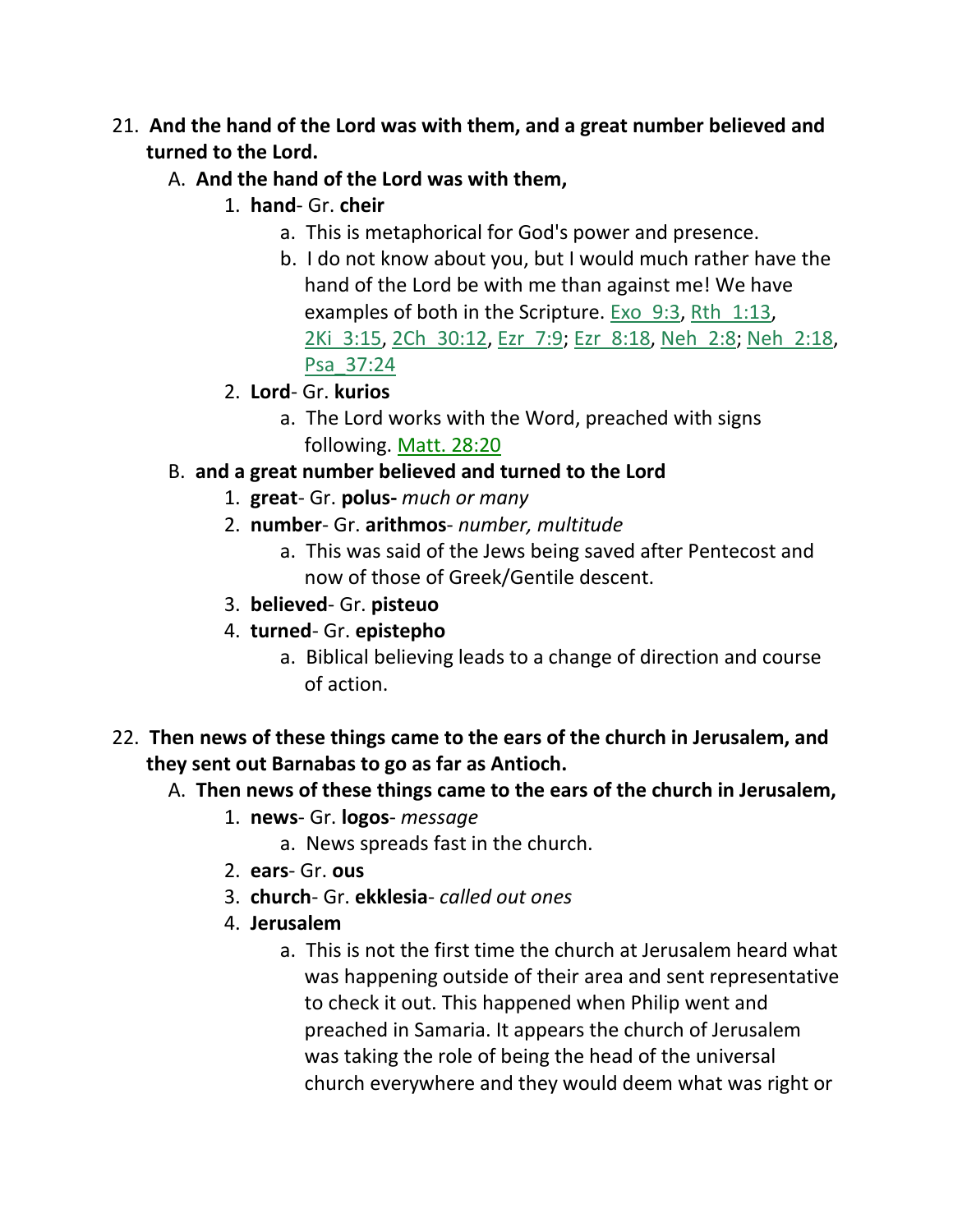wrong about what took place everywhere. I believe this was an over-reach by those in the Jerusalem church, which was led by James.

b. The one argument that the Jerusalem church had oversight at this time of the Christian work being done, is that the Lord told Paul to submit his ministry and message among the Gentiles to those who were the leaders in Jerusalem. Gal. 2:1-10 If this was the case, then at some point the Jerusalem church lost or relinquished this role. The Catholic church in Rome now proclaims that they have that authority, which they do not.

#### B. **and they sent out Barnabas to go as far as Antioch**

- 1. **sent out** Gr. exapostello- *to send out as a delegate*
- 2. **Barnabas** means *son of encouragement*
	- a. *He was a native of Cyprus, and was probably well acquainted with Antioch. He was, therefore, especially qualified for the work on which they sent him.* -Barnes Commentary
	- b. We are introduced, first, to Barnabas in Acts, as being generous with his substance, in giving to the maintenance of the saints' needs in Jerusalem. Act\_4:36-37 He is referred to as a good man, full of the Holy Spirit and faith.
- 3. **Antioch**
- 23. **When he came and had seen the grace of God, he was glad, and encouraged them all that with purpose of heart they should continue with the Lord.** 
	- A. **When he came and had seen the grace of God,**
		- 1. **came** Gr. **paraginomai** *to arrive*
		- 2. **seen** Gr. **eido**
			- a. The grace of God can be seen. It can be seen in people's character, conduct, and countenance.
		- 3. **grace** Gr. **charis**
	- B. **he was glad,**
		- 1. **glad** Gr. **chairo**
			- a. Religious people are never happy when they see the grace of God, which is the unmerited favor given to unworthy people. They do not realize they are equally unworthy!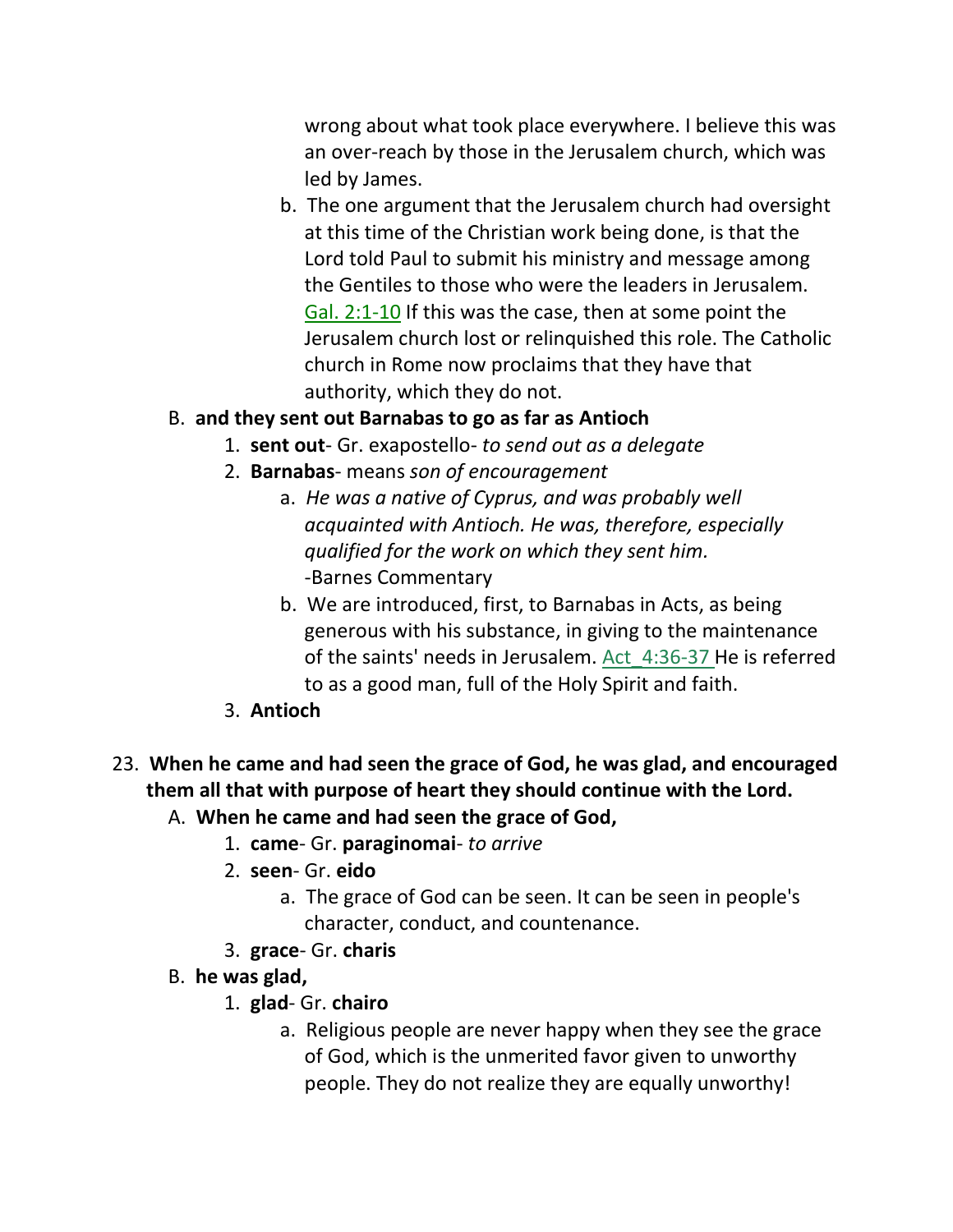- C. **and encouraged them all that with purpose of heart they should continue with the Lord**
	- 1. **encouraged** Gr. **parakaleo** *to call near [to exhort, encourage, or* *comfort]*
		- a. Grace encourages, Law demands.
	- 2. **purpose** Gr. **prothesis** *purpose, resolve, and design*
		- a. You must serve God on purpose. It will not happen if it is an after-thought.
	- 3. **heart** Gr. **kardia**
	- 4. **continue** Gr. **prosmeno** *to remain or continue with anyone, to adhere to* 
		- a. This is a hallmark of a disciple. Jesus said that His disciples are those who continue in His Word. John 8:31

## 24. **For he was a good man, full of the Holy Spirit and of faith. And a great many people were added to the Lord.**

- A. **For he was a good man,**
	- 1. **good** Gr. **agathos**
		- a. This was not just speaking of his spiritual position [who he was in the spirit] in Christ, but that His character [soul] had been transformed by Christ.
	- 2. **man** Gr. **aner**

## B. **full of the Holy Spirit and of faith**

- 1. **full** Gr. **pleres**
	- a. This means he stayed full.
- 2. **Holy Spirit**
	- a. He prayed in tongues much.
- 3. **faith** Gr. **pistis**
	- a. He was full of the Word of God. Faith comes by hearing, and hearing by the Word of God.

## C. **And a great many people were added to the Lord**

- 1. **great** Gr. **hikanos** *of number or quantity, considerable, large, great, much, and pl. many*
	- a. When the first preachers shared the gospel in this area, many were saved. Now, after Barnabas came and helped facilitate the move of the grace of God there, a great many 4red more were added to the Lord and saved.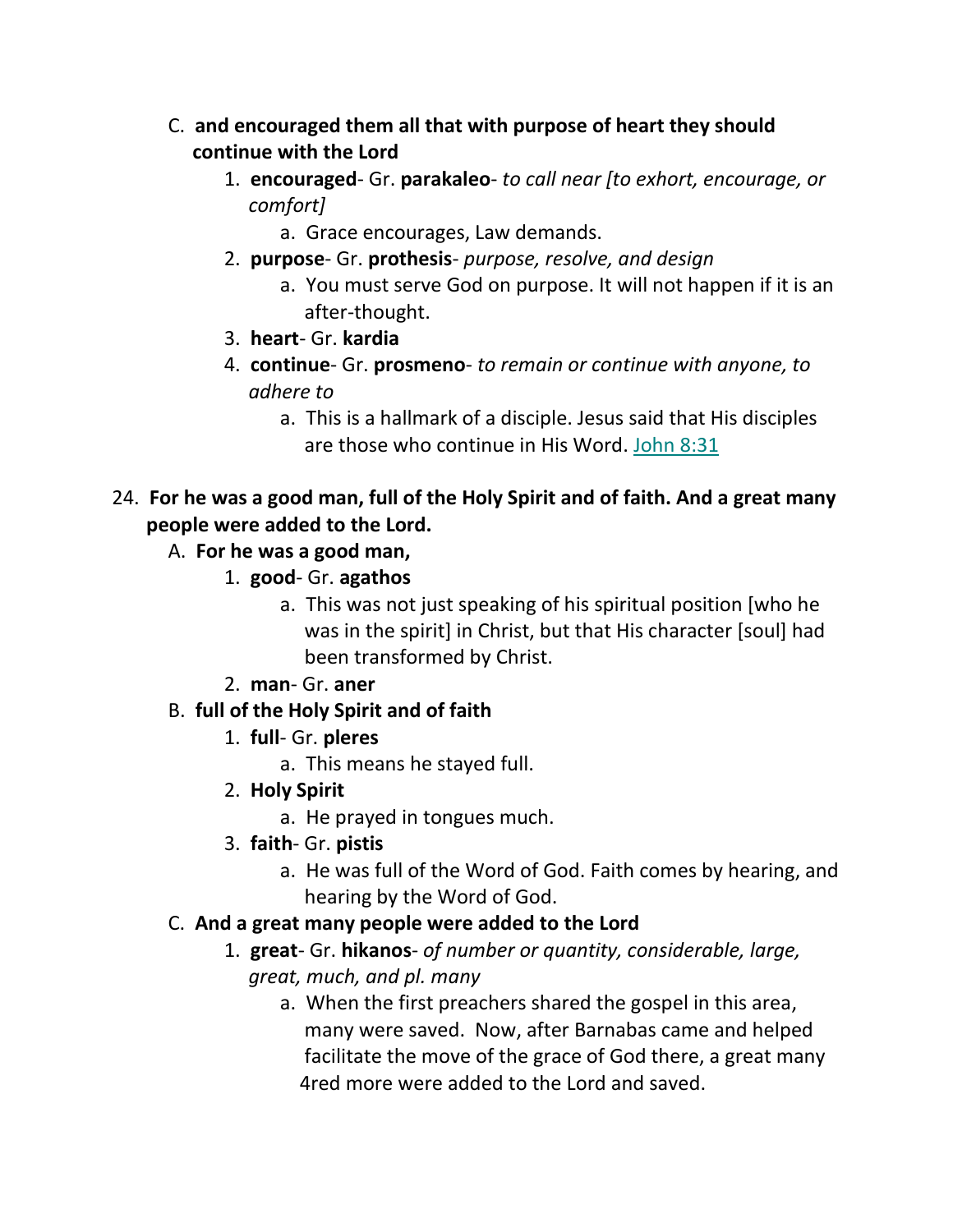- 2. **people** Gr. **ochlos** *crowd*
- 3. **added** Gr. **prostithemi**
	- a. It is God's job to add to the church, not the pastor. The pastor is to take care of the sheep the Lord sends. They are to tend to the care of the sheep, and the Lord will take care of the number of sheep that comes. However, if you do not take care of the sheep you have, why would God send more?
- 25. Then Barnabas departed for Tarsus to seek Saul.
	- A. **departed** Gr. **exerchomai**
		- 1. This was wise on Barnabas' part. You cannot minister alone. You always need a team. Paul would learn this, and he never ministered alone. He always worked with at least one other minister and most of the time had an extensive team working with him.
		- 2. Working alone has some advantages, but survival in the ministry is not one of them!

# B. **Tarsus**

- 1. This was Saul's [Paul's] hometown.
- 2. This was where he was shipped after he caused such a turmoil in Jerusalem by arguing with the Hellenists. Act\_9:30
- C. **seek** Gr. anazeteo- *to track; to seek diligently, inquire after, search for*
	- 1. Sometimes you must seek out those who the Lord wants you to join with in ministry. It is well worth the effort.
- D. **Saul**
	- 1. Saul had already met Paul and knew about his testimony. He knew Paul was very well versed in the Old Testament and that he also had a call to minister to the Gentiles. Do not just seek out friends to help you, but those who share in the calling.
- 26. **And when he had found him, he brought him to Antioch. So it was that for a whole year they assembled with the church and taught a great many people. And the disciples were first called Christians in Antioch.** 
	- A. **And when he had found him,**
		- 1. **found** Gr. **heurisko**
	- B. **he brought him to Antioch**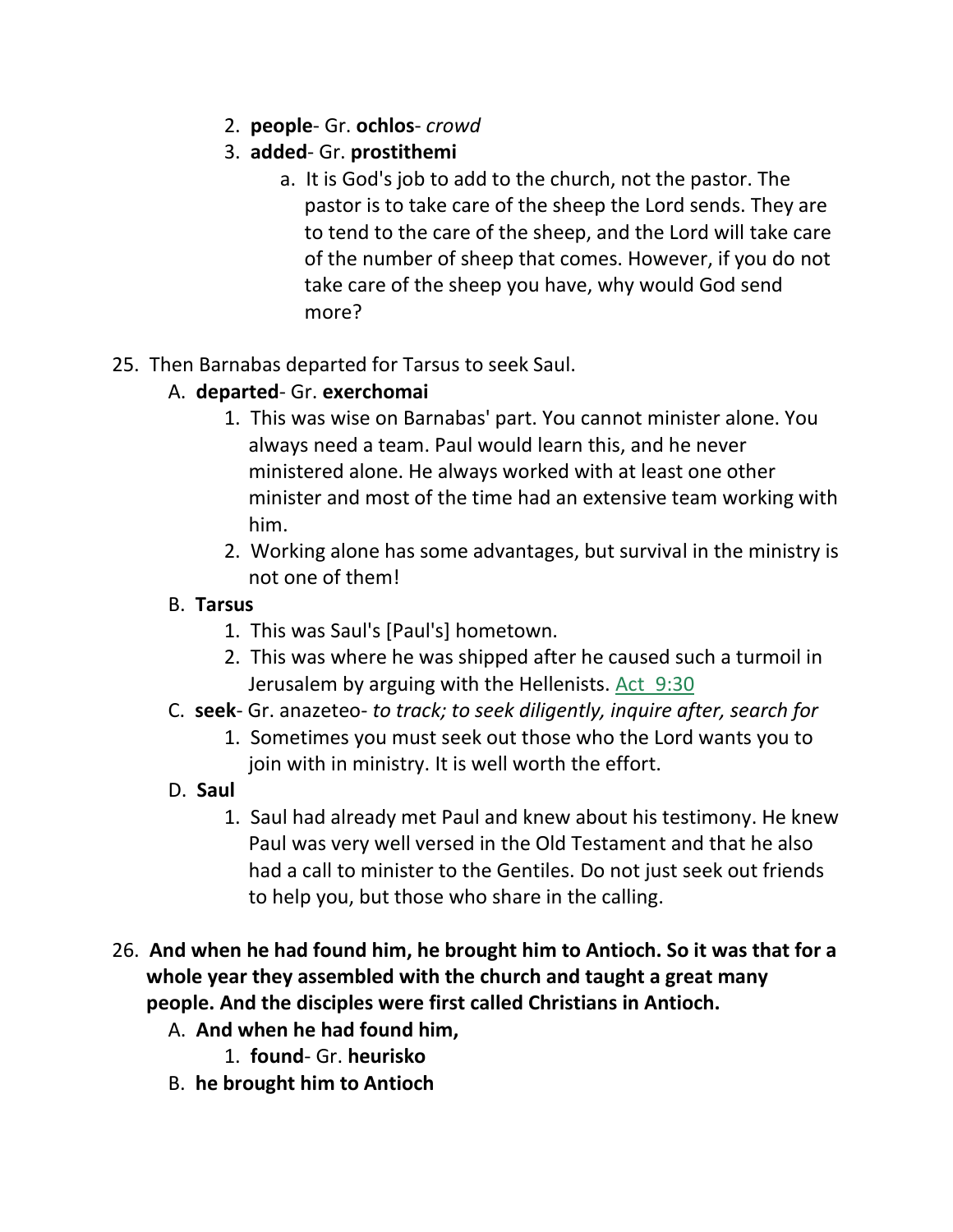## 1. **brought**- Gr. **ago**

- a. This Greek word is properly translated here as "brought". However, this same Greek word is used of being led by the Spirit. It should be translated as being brought along by the Holy Spirit.
- C. **So it was that for a whole year they assembled with the church and taught a great many people**

## 1. **year**- Gr. **eniautos**

- a. This year brought much growth and stability to the church. Notice, that ministry is not to be done only by one person in a church. It says that **THEY** taught a great many people. We see in Acts 13 that it was not just Paul and Barnabas ministering but some others as well.
- b. A church needs all of the five-fold offices to minister to them- the apostle, prophet, evangelist, pastor, and teacher. However, there will be on chief leader or overseer over the church.
- 2. **assembled** Gr. **sunago**
	- a. Christians are called to assemble together, not watch services on their couch at home. Heb. 10:25
- 3. **church** Gr. **ekklesia**
- 4. **taught** Gr. **didasko**
	- a. This was pure New Covenant apostolic teaching from Paul and Barnabas. I would have loved to have attended these sessions!
- 5. **great** Gr. **hikanos**
- 6. **people** Gr. **ochlos**
- D. **And the disciples were first called Christians in Antioch**
	- 1. **disciples** Gr. **mathetes**
		- a. You do not see this term in the epistles. When believers were spoken about in Acts, they were called disciples. This is the term Luke preferred to use of believers. Paul used the word saints in his letters.
	- 2. **first** Gr. **proton**
	- 3. **called** Gr. **chrematizo** *to receive a name or title, be called*
	- 4. **Christians** means *little Christ's or anointed ones*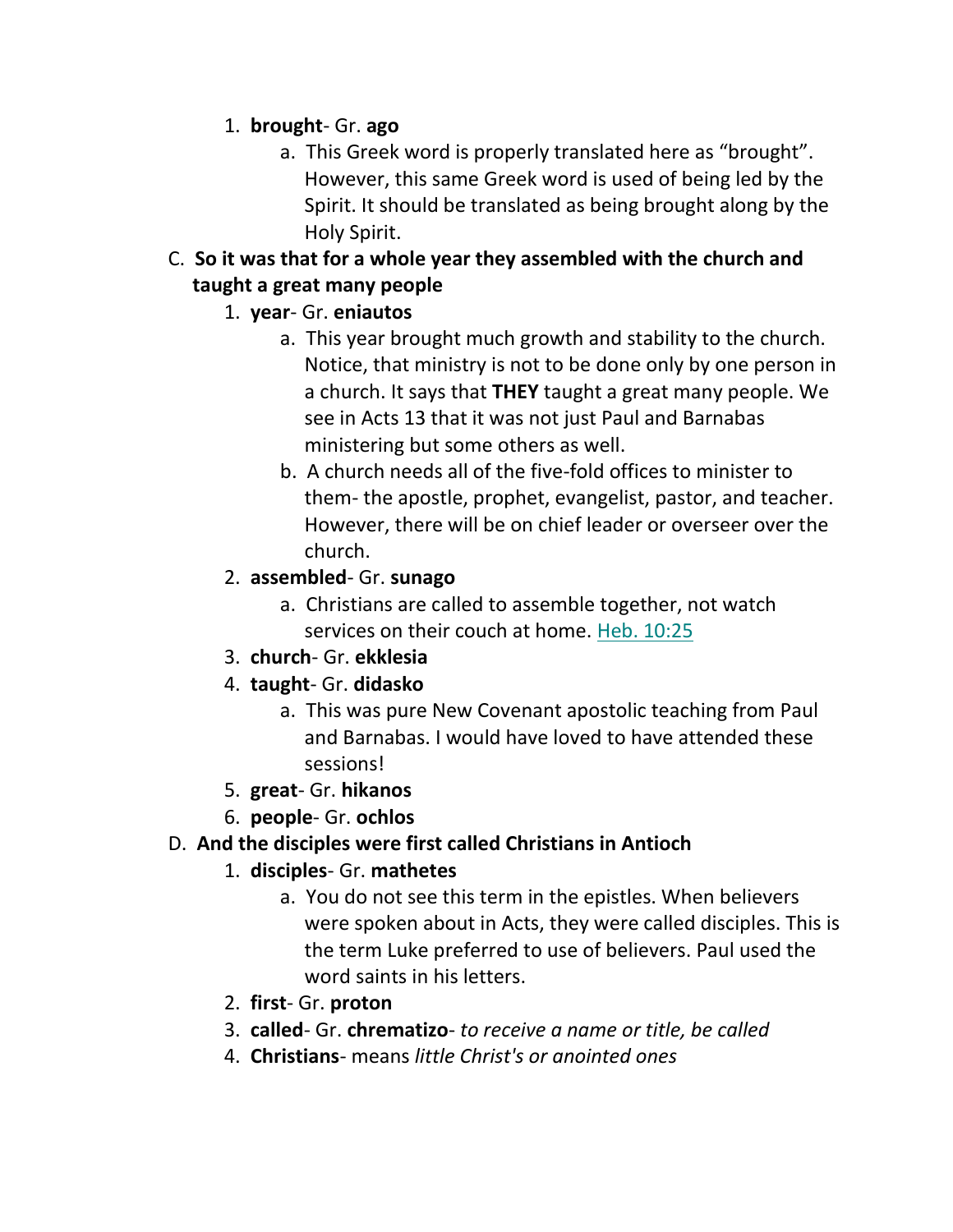a. *Before they were called among themselves, the disciples, brethren, believers, the church, &c. and by others the Nazarenes, and Galilaeans: whether this name of Christians, which comes from Christ, and signifies anointed ones, was given by their enemies, or their friends, by others, or themselves, is not certain, though it is most likely the latter; and it may be they hit upon this general appellation, upon the union of the Jews and Gentiles in one Gospel church state, and so happily buried the distinction of Jews and Gentiles*- Gill Commentary

### 27. **And in these days prophets came from Jerusalem to Antioch.**

- A. **days** Gr. **hemera**
	- 1. During this year the Barnabas and Paul were teaching.
- B. **prophets** Gr. **prophetes** *to forth tell*
	- 1. Prophets are not called to guide believers but confirm what guidance believers already have from the Spirit within them and then bring clarification.
	- 2. Be careful of any so-called prophet that gives you guidance on what to do, where to go, who to marry, or what ministry you are called to without having that leading already in your heart or if it does not bear witness with you.
- C. **came** Gr. **katerchomai** *come down*
	- 1. Antioch was at a lower elevation, so they came down.
- 28. **Then one of them, named Agabus, stood up and showed by the Spirit that there was going to be a great famine throughout all the world, which also happened in the days of Claudius Caesar.** 
	- A. **Then one of them,**
	- B. **named Agabus,**
		- 1. **Agabus** means *locust*
			- a. Later this man will prophesy to Paul about him being bound in Jerusalem.
	- C. **stood up and showed by the Spirit that there was going to be a great famine throughout all the world,**
		- 1. **stood up** Gr. **anistemi**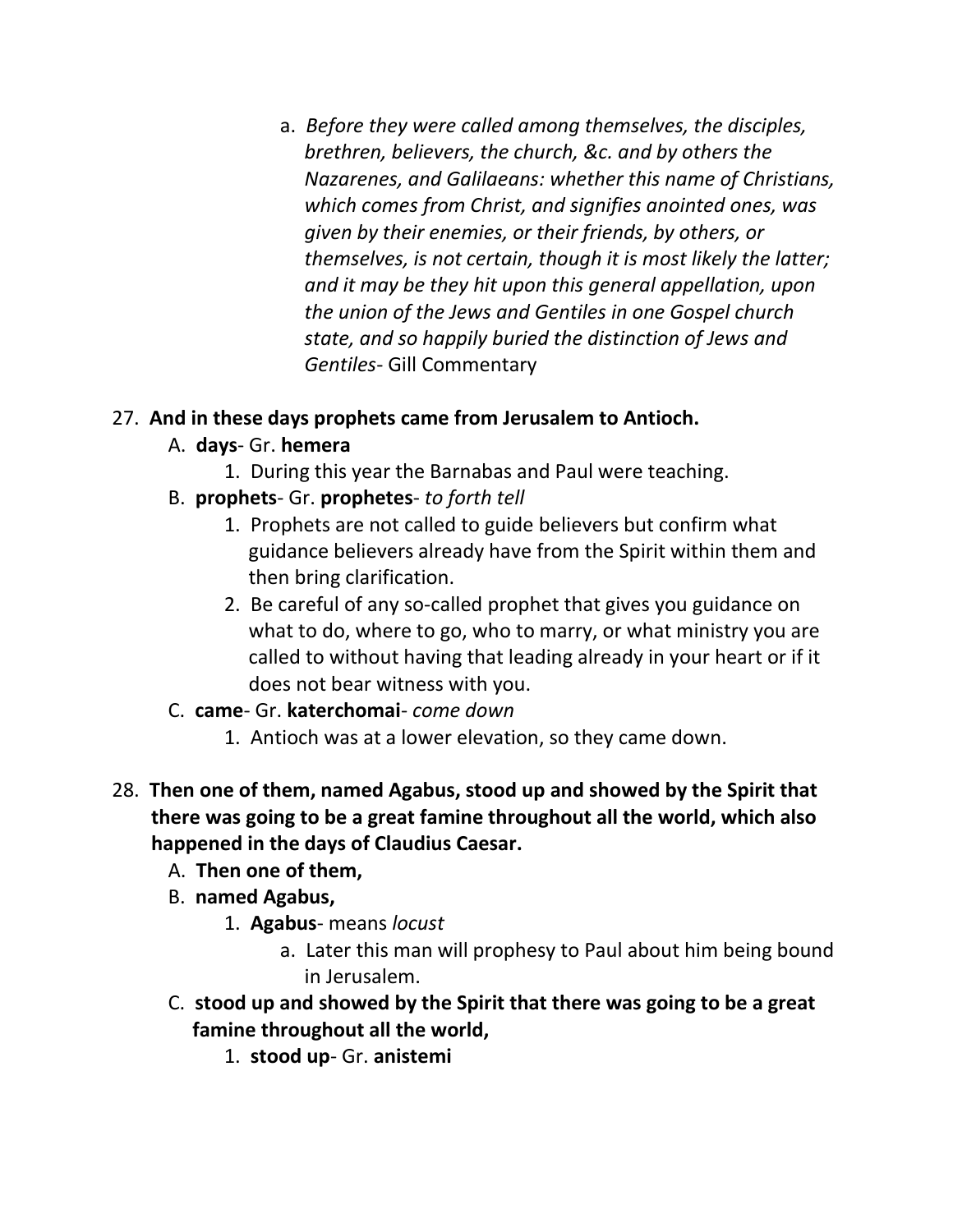- 2. **showed** Gr. **semaino** *to indicate by a sign, to signal; to indicate, intimate, to make known, communicate, to specify*
- 3. **going** Gr. **mello** *about to be*
- 4. **great famine** Gr. **megas limos**
- 5. **world**-Gr. **oikoumene** *inhabited earth*
	- a. At this time, much of the world land mass was not inhabited by man or very sparsely so.
- D. **which also happened in the days of Claudius Ceasar**
	- 1. **happened** Gr. **ginomai**
	- 2. **Claudius Ceasar** means *lame severed*
		- a. Claudius Caesar succeeded C. Caligula, A.D. 41
		- b. *The Roman emperor. He began his reign in 41 a.d., and he reigned for 13 years. He was at last poisoned by one of his wives, Agrippina, who wished to raise her son Nero to the throne. During his reign no less than four different famines are mentioned by ancient writers, one of which was particularly severe in Judea, and was the one, doubtless, to which the sacred writer here refers*: -Barnes Commentary
- 29. **Then the disciples, each according to his ability, determined to send relief to the brethren dwelling in Judea.** 
	- A. **Then the disciples,**
		- 1. **disciples** Gr. **mathetes**
	- B. **each according to his ability,**
		- 1. **ability** Gr. **euporeo** *to be in prosperous circumstances, enjoy plenty*
			- a. We are not called to give above which we are able. 2Co\_8:12-14
	- C. **determined to send relief to the brethren dwelling in Judea**
		- 1. **determined** Gr. **horizo** *set off by boundaries, determine, ordain*
			- a. Our giving should have boundaries to it.
			- b. We are to give as we purpose in our heart, not grudgingly or of necessity. If we do this, we can be a cheerful giver. 2Co\_9:7
		- 2. **send** Gr. **pempo**
		- 3. **relief** Gr. **diakonia** *ministry, the service of those who prepare and present food*